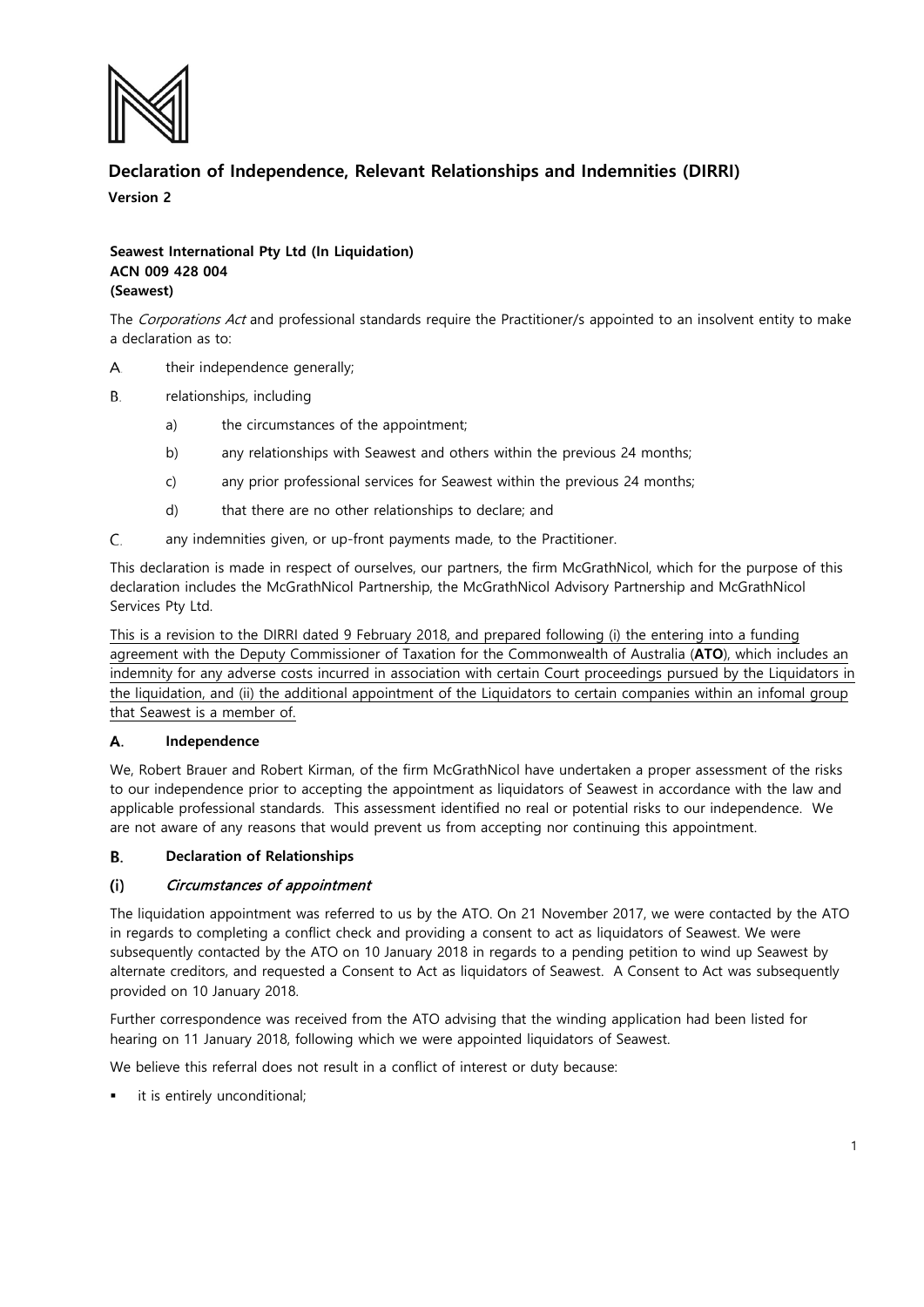

- the ATO refers insolvency engagements to McGrathNicol from time to time, each referral by the ATO in relation to a particular entity is conducted on an entirely separate basis and is commenced only after full regard is given to potential conflicts of interest in relation to all interested parties. No prior engagements have been undertaken by McGrathNicol in relation to Seawest;
- the alternate petitioning creditors, Blair James Michelson and Annadevi Michelson are not known to the Liquidators nor has there been a prior relationship;
- there is no expectation or understanding between the liquidators, the ATO or Blair James Michelson and Annadevi Michelson regarding the conduct of the liquidation; and
- the limited dealings with the ATO and Blair James Michelson and Annadevi Michelson in relation to consenting to act as liquidator of Seawest does not impact on our independence as it does not result in any duty owed to that creditor that would conflict with our duties as liquidators.

# $(ii)$ Relevant Relationships (excluding professional services to the Insolvent)

Neither we, nor our firm, have, or have had, within the preceding 24 months, any relationships with Seawest, an associate of Seawest, a former insolvency practitioner appointed to Seawest or any person or entity that has security over the whole or substantially the whole of Seawest's property.

# Prior professional services to the Insolvent (iii)

Neither we, nor our firm, have provided any professional services to Seawest, in the 24 months prior to appointment.

# No other relevant relationships to disclose (iv)

There are no other known relevant relationships, including personal, business and professional relationships, from the previous 24 months with Seawest, an associate of Seawest, a former insolvency practitioner appointed to Seawest or any person or entity that has security over the whole or substantially the whole of Seawest's property that should be disclosed.

# C. **Indemnities and Up-front Payments**

We have been provided with the following indemnity for adverse costs and funding should they be incurred in relation to certain Court proceedings being pursued by the Liquidators.

| <b>Name</b>                                                                                        | <b>Relationship with</b><br><b>Seawest</b>    | Nature of Indemnity or Payment                                                                                                                                                                                                                                                                                                                                                                                                                                                                                                                                                                    |
|----------------------------------------------------------------------------------------------------|-----------------------------------------------|---------------------------------------------------------------------------------------------------------------------------------------------------------------------------------------------------------------------------------------------------------------------------------------------------------------------------------------------------------------------------------------------------------------------------------------------------------------------------------------------------------------------------------------------------------------------------------------------------|
| Deputy<br><b>Commissioner of</b><br><b>Taxation for the</b><br>Commonwealth of<br><b>Australia</b> | The ATO is a material<br>creditor of Seawest. | The ATO has agreed to provide an indemnity that may be<br>used to cover any adverse costs that may be incurred and/or<br>associated with certain Court proceedings currently being<br>pursued by the Liquidators for for the benefit of creditors of<br>Seawest and related entities.<br>The ATO has also agreed to provide funding in relation the<br>costs of the Liquidators and their legal advisors pursuing the<br>abovementioned proceedings.<br>There are no conditions on the conduct or the outcome of<br>the liquidation attached to the provision of the indemnity<br>and/or funding. |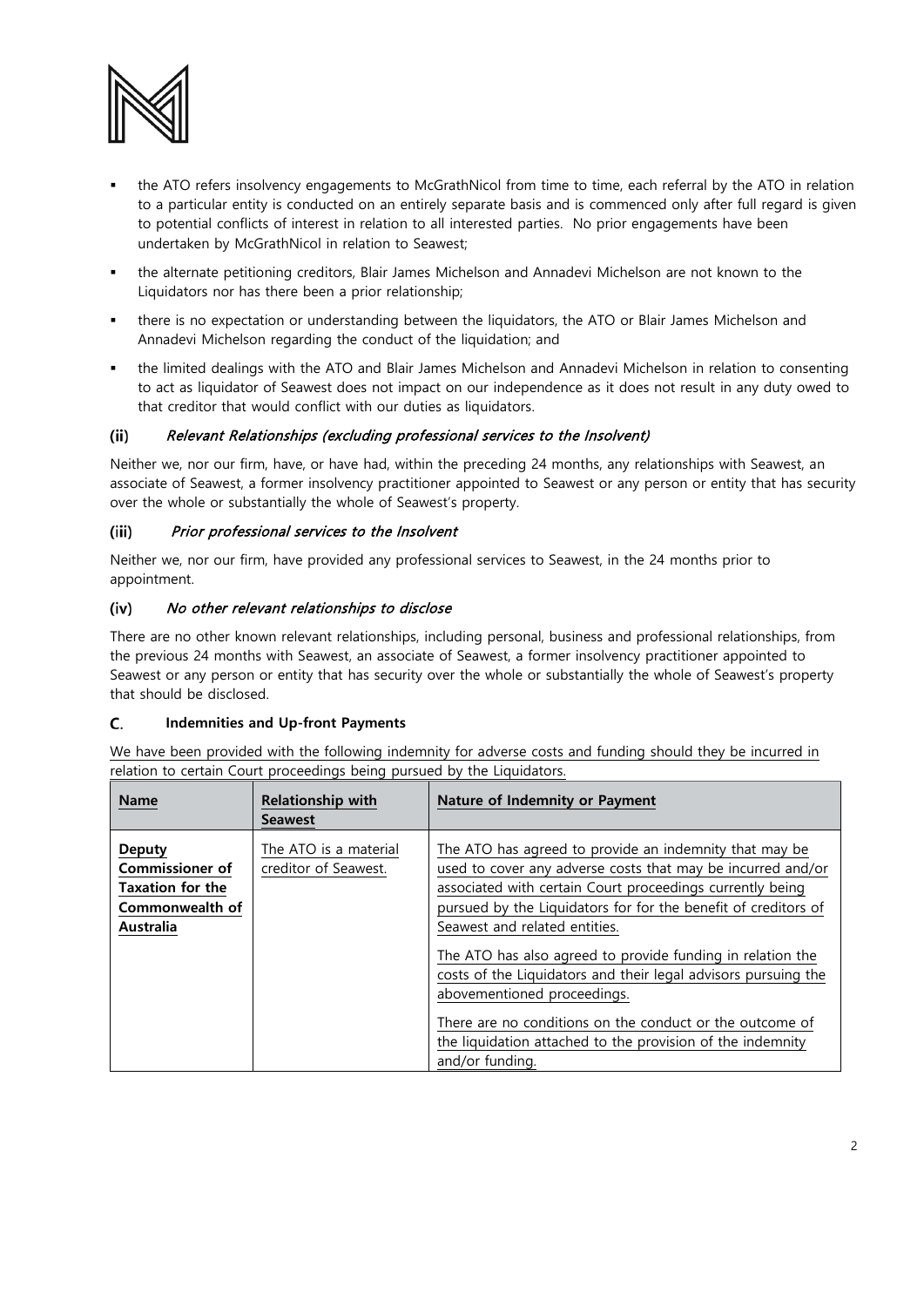

## D. **Appointments to Members of a Corporate Group**

For the sake of transparency, we have set out below an explanation about the infomal group of companies that (i) Seawest is a member of and (ii) our current role in other companies in this group.

Seawest is one of a number of corporate entities that previously operated a marine services business controlled by Mr Glenn Hawes (generally as sole director) which have been wound up in insolvency since the Liquidators' appointment to Seawest. The additional corporate entities have undertaken various aspects of business operations within the same industry as Seawest and/or on behalf of the same director and majority owner, but do not meet the definition of 'associate' in the Corporations Act.

We have been appointed liquidators to other entities within this group, being:

- Villioso Pty Ltd (In Liquidation) (**Villioso**) on 6 February 2018; and
- Renbec Pty Ltd (In Liquidation) (**Renbec**) on 14 March 2018.

We believe that our appointment as liquidators to Seawest, Villioso and Renbec does not result in a conflict of interest or duty for the following reasons:

- neither of the appointments were made by the director, in each instance our appointment was made on an application to the Court by an unsecured creditor; and
- as a consequence, there is no professional or other relevant relationship between Glenn Hawes or us as liquidators, nor any known conflict of interest or duty that would arise as a result of the connection with Seawest by way of any common office holder and shareholder.

Given these factors, our independence in acting as Liquidators of Seawest has not been affected.

We are of the view that the appointment to several members of this group of companies is likely to be of benefit to the conduct of the liquidations. This will provide for efficiencies resulting in costs savings and enable a more complete and accurate view to be obtained of the interrelated activities. Evidence of this can be observed in the cost savings associated with concurrently (i) preparing a report to Australian Securities and Investments Commission (**ASIC**) pursuant to section 533(2) of the Act in relation to Renbec and Seawest, (ii) pursuing related legal claims for the benefit of creditors of Seawest and Renbec, and (iii) conducting investigations and reporting more effectively to creditors and ASIC.

We are aware that there are inter-company transactions within the group, however we are unaware of any potential conflicts of interest arising from the appointments over Seawest, Villioso and Renbec. To the extent it becomes apparent that pre-appointment dealings between Seawest, Villioso and Renbec may give rise to a conflict which may impact the outcome for creditors of either company, we will undertake to disclose any such conflicts to the creditors and, as appropriate, seek Court directions as to the means of resolving the potential conflict.

........................................................................... ..............................................................................

Dated: 1 April 2022

**Robert Brauer Robert Kirman**